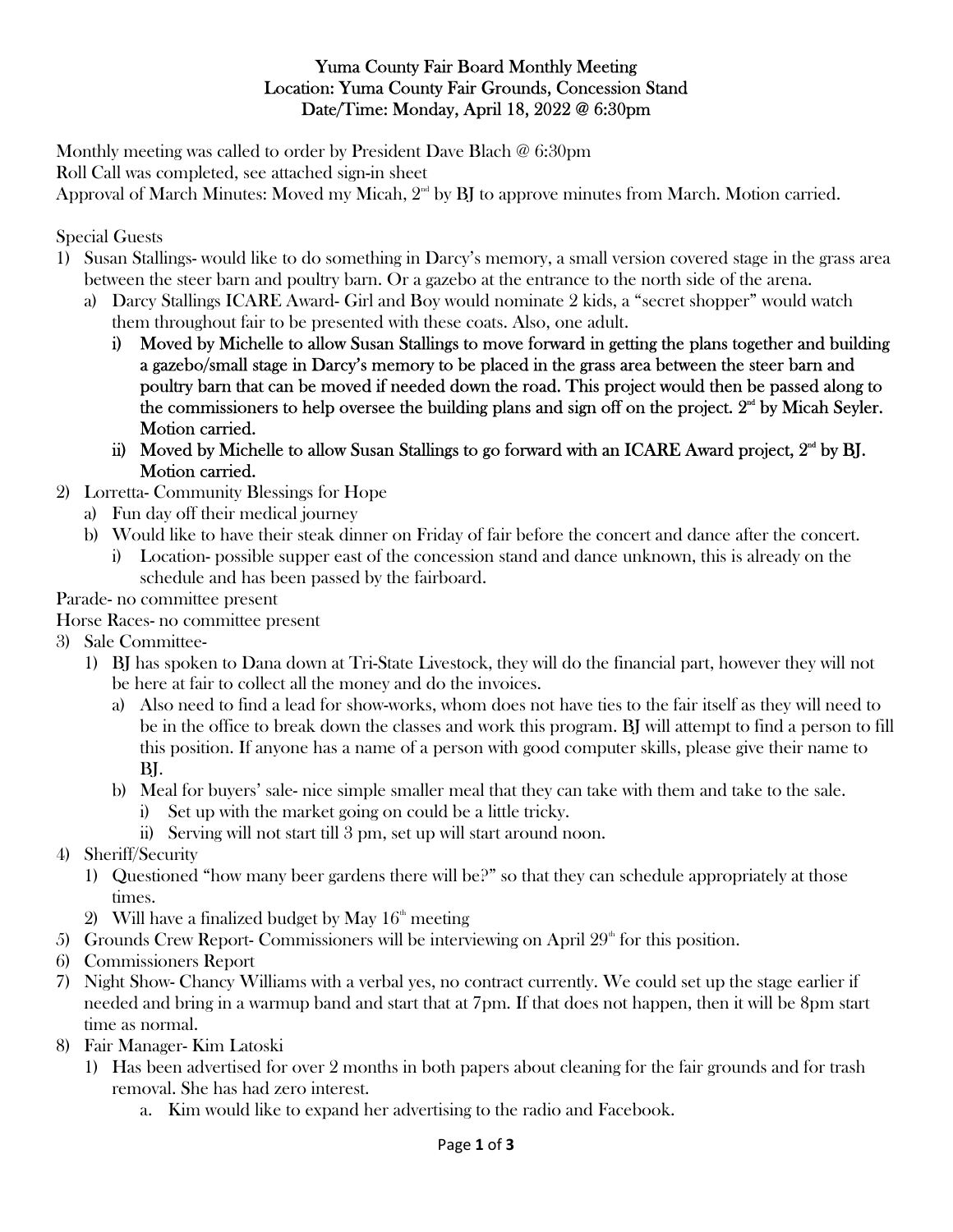- 2) Sub-Committee for Venders/Market
	- a. Has produced new options and a letter for Full & Part-Time Vendor's and increase the price per spaces. Also allow different price differences for being here different days.
	- b. They want to also send out a map with this letter and the sign-up sheet, so that we can have them registered and ready by June  $30<sup>th</sup>$  with a good game plan going into July and Fair.
	- c. 4-H photo contest, Jackie Seyler had someone approach her and offer to sponsor printing the remainder photos to be placed around the fair.
- 3) Farm Bureau is good with the exhibitor breakfast and the new schedule
- 9) Rodeo Chairwomen- Cassidee Gleghorn
	- 1. Letter from Deb Higgins (See Attachment)
	- 2. We have approved for Tough Enough to Wear Pink- Sunday Night
	- 3. Approved for Military  $1^*$  Responders Appreciation Night-Monday Night-
	- 4. End of this week should have finalized contract on big screen
	- 5. Sponsorship letter is done and hope to have it in the mail by Friday April 22
- 10) Extension Office/Staff
	- 1. Travis Taylor- there was comments last year, about handicap parking is clear out and to far away. It was brought up that the "L" area by the sale arena be handicap/senior citizens parking.
		- a. We will investigate making that more designated and better signs.
	- 2. Still need Lamb/Goat judges, poultry judge
	- 3. Lamb weigh-in May  $7<sup>th</sup>$
- 11) Superintendent/4-H Leaders/ FFA Advisors
	- a. Nothing to report currently.

### Old Business- Open Issues- Tabled Items

Beer Garden Progress

- b) Unknown how many currently still working on all the details and still need to get on commissioner's calendar.
- c) Might want to open to the bleachers, unknown
- d) Might want to move to wrist bands

Showmanship Buckle Progress

a. Mason Chamberlain- will include all large animals (Champions)

Golf Carts

- a. Ministry golf carts are for-sale however are old and they are wanting a hefty price and need some attention
- b. Need to find someone to run the golf carts
- c. Or need to find another source for getting golf carts
- d. Jaden Campbell will work on this project

Photographer Update

- a. Only one price quote was presented by Shelby Clark to the Commissioners. This has declined at this time. Also, it has been brought up during the commissioner meeting that they have never had to pay for pictures, why is it being brought to them now to be paid for? If the commissioners are to revisit paying for pictures, more than one quote will need to be brought to them.
- b. Unknown if Jim Powell will be doing sale pictures or not. Unknown if Jim has even been asked yet at this time.

Retired Beef Showmanship Rule approval and clarification- see below for rules and clarification Senior Day/Exhibitor Breakfast

#### New Business

Idalia Track team is going to put on a cow pie throwing contest, they will supply everything needed for it Corn Hole Tournament- need to let Trent Bushner know when we would like to have it be to fill in some time.

a. Possible 1pm Sunday